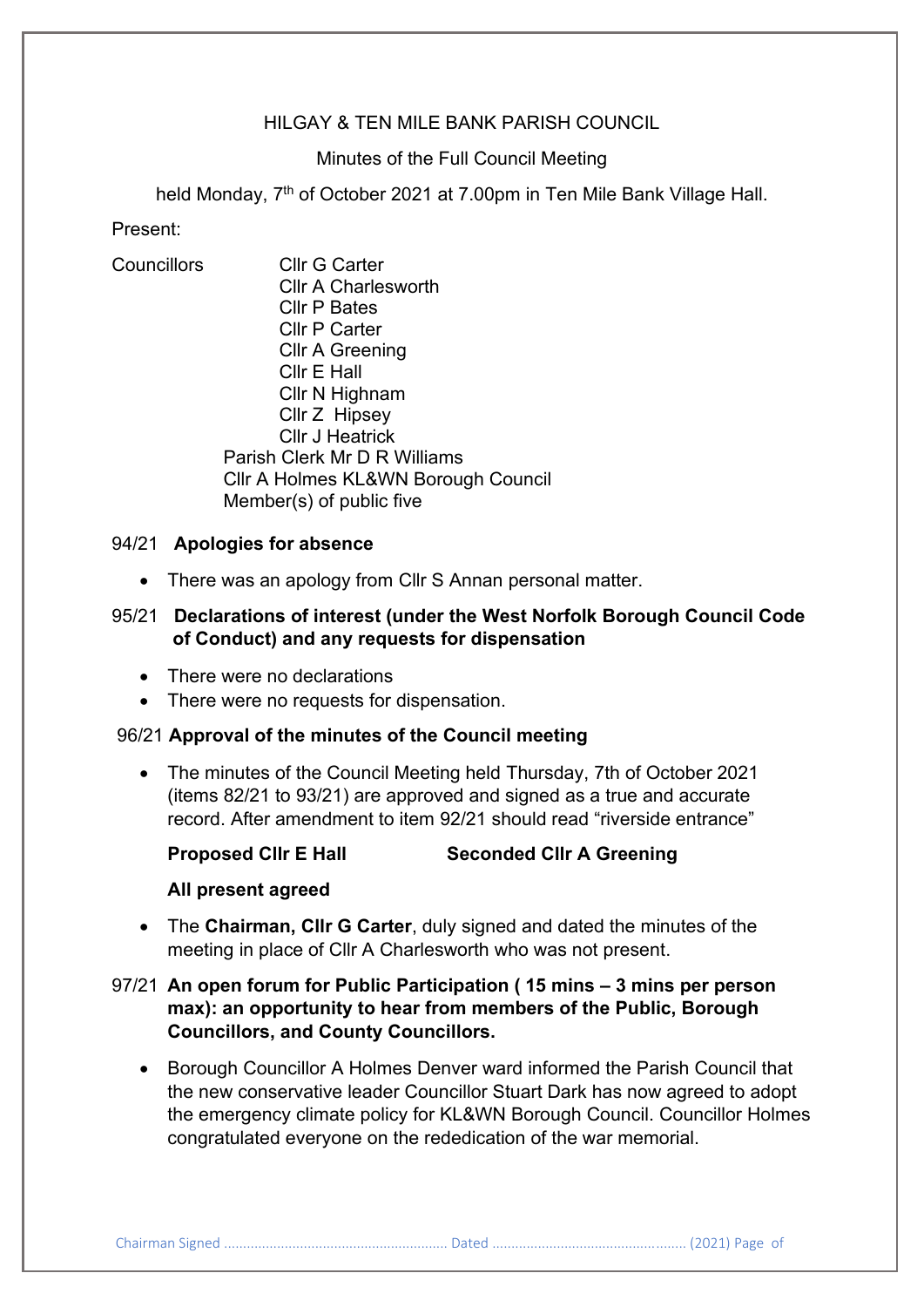- KL&WN Borough Council to launch new project on the 1<sup>st</sup> November 2021 giving £1000 to each Councillor for their smaller groups within their wards. Councillor M Storey should be getting the same for Hilgay and if there was a project that branched both wards then it might be looked to combine amounts from both Councillors. The Clerk asked the question does the County Councillor have a similar discretion with a larger amount? Councillor Holmes was not aware but suspected he did under his highways discretionary fund. Councillor Highnam asked was this to be advertised and Councillor Holmes said there would be a press release soon. Councillor Highnam thought if good to go in the December issue of the riverside news.
- Mr Wills of Ten Mile Bank reported that there were very large pot holes in Sandy lane and could the clerk arrange for the rangers to come out. Someone had been filling them but that they needed tarmacking.

### 98/21 **Maintenance Officers report**

- The matting has been ordered by the Clerk.
- Replacement No 4 lock.- Still pending
- Defib pads for TMB delegated to the clerk to order pads and given delegation once mandate completed.
- Bench for the Coles family decision to go ahead with cleaning.
- Replacement handle and chain removed from Hilgay play equipment Shackles for round swing on Hilgay playing field – Still pending.
- River field Quay bench taken away to be repaired.
- Green bench to be painted etc.  $+$  possibly village sign  $-$  PC to advise.
- Outside Walnut tree cottage the grass has been sprayed off and rotovated off and this was being reported to the Parish Council.
- Report for the school field at Ten Mile Bank that 2 poles were removed from the monkey bars needed replacing. Council to be aware of a ceiling for costs and the Clerk to research.
- Shelter roof repaired and then to be replaced.
- Hedges to be cut back in the avenue have been completed by others in the past research needed. Chairman to take this forward.
- Maintenance Officer to spray by the Lych gates at the beginning of the avenue to Hilgay Church.
- Maintenance Officer to go Lawn-boy to service Parish Council equipment. If non viable to repair then replaced with battery items.

## 99/21 **Chairman's announcements and matters for consideration**

• Cemetery Policy adoption and review Councillor Greening thought Section 3.1 should be amended to read clause with right to close the cemetery under H&SE special reasons. Paragraph 5 "someone else" to be replaced with the words " Parish Council is entitled to sell the exclusive right". Amended to say No dogs are allowed in the cemetery. The policy was adopted with the caveat raised by Councillor Highnam "the finance committee to investigate costs within new budget".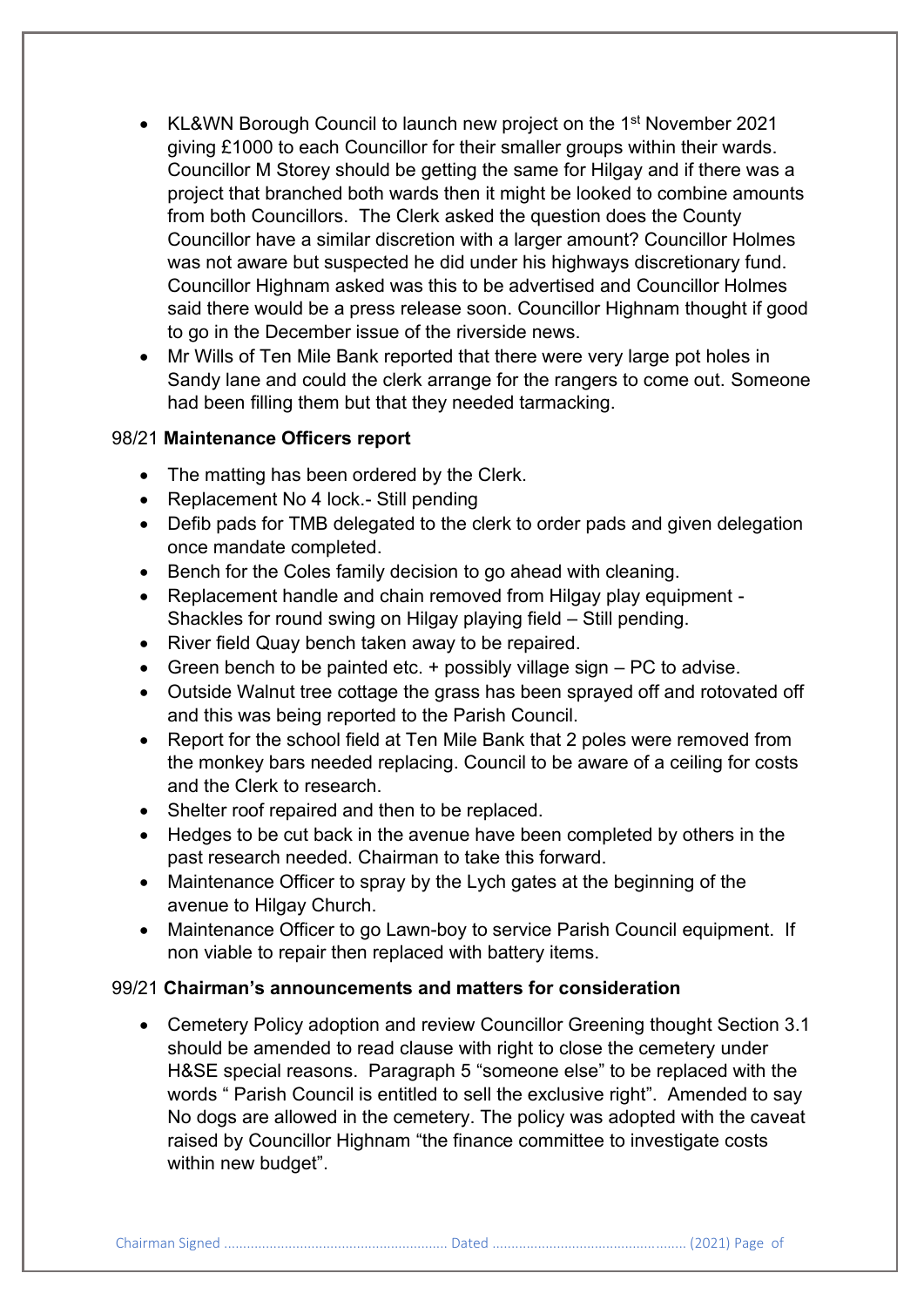## **Proposed by Cllr E Hall Seconded by Cllr A Greening**

### **All agreed**

- Councillor Vacancies: Mr Dornan had applied to re-join the Parish Council. There was a vote taken. The Council voted to accept Mr Dornan as a coopted Councillor by a vote of 6 for and one assentation. Mr Dornan would sign as accepting office at the November meeting.
- AGAR discussed and there had been an extension applied for and granted to 21/10/2021. An AGAR notice will be published after the internal audit from Little Johns Plc accountants. Jo Raby would conduct the internal Audit for the Council and her fees were the same price as previous years.
- Finances due to mandate changes these would be presented with the internal audit recommendations at the next meeting.

### 100/21 **Updates from working parties**

- **Allotments:** Allotment holders will be invoiced in the coming weeks and Cllr Hall and the Clerk to meet and number 11 Mr Watson is giving this allotment up & 7 are available. Contracts to be confirmed and issued allotment holders and invoiced.
- **Footpaths** Cllr Hall informed the meeting that there was no reported footpath issues. Cllr Highnam reported the footpath sign laying against the wall which had been down a long while was going to be put back up.
- **Communications** Cllr Z Hipsey reported the Riverside news was nearing completion and the editor would forward copy to the clerk. Also, the invoice for printing would be sent to the clerk when received by Cllr Highnam.
- **Asset Register.** Councillor Greening informed the meeting that he had carried out the asset review of Ten mile Bank and would be walking around Hilgay shortly. Also, there was certain assets that were levelled down to a £1 which to replace would cost a lot more so the finance working party to look into this along with the budget.

#### 101/21 **Planning Items**

- 21/01665/O Outline planning application with all matters reserved for the demolition of the existing commercial building to the front of the site and the erection of a single detached new home at Land Adjacent Westwood Station Road Ten Mile Bank Norfolk **Discussed No objections**
- 21/01543/F Erection of a dwelling with access (on a site with an extant consent to construct a dwelling under application ref: 15/00852/F) at Apple Tree House Station Road Ten Mile Bank DOWNHAM MARKET Norfolk PE38 0EP **The Council discussed the NCC designation of traffic and the development redesigned and the Parish Council did not want the definition of the road changed.**
- 21/01731/F Single storey rear extension to existing two storey dwelling at 9 Hills Court Hilgay Downham Market Norfolk PE38 0QE **Discussed No objections**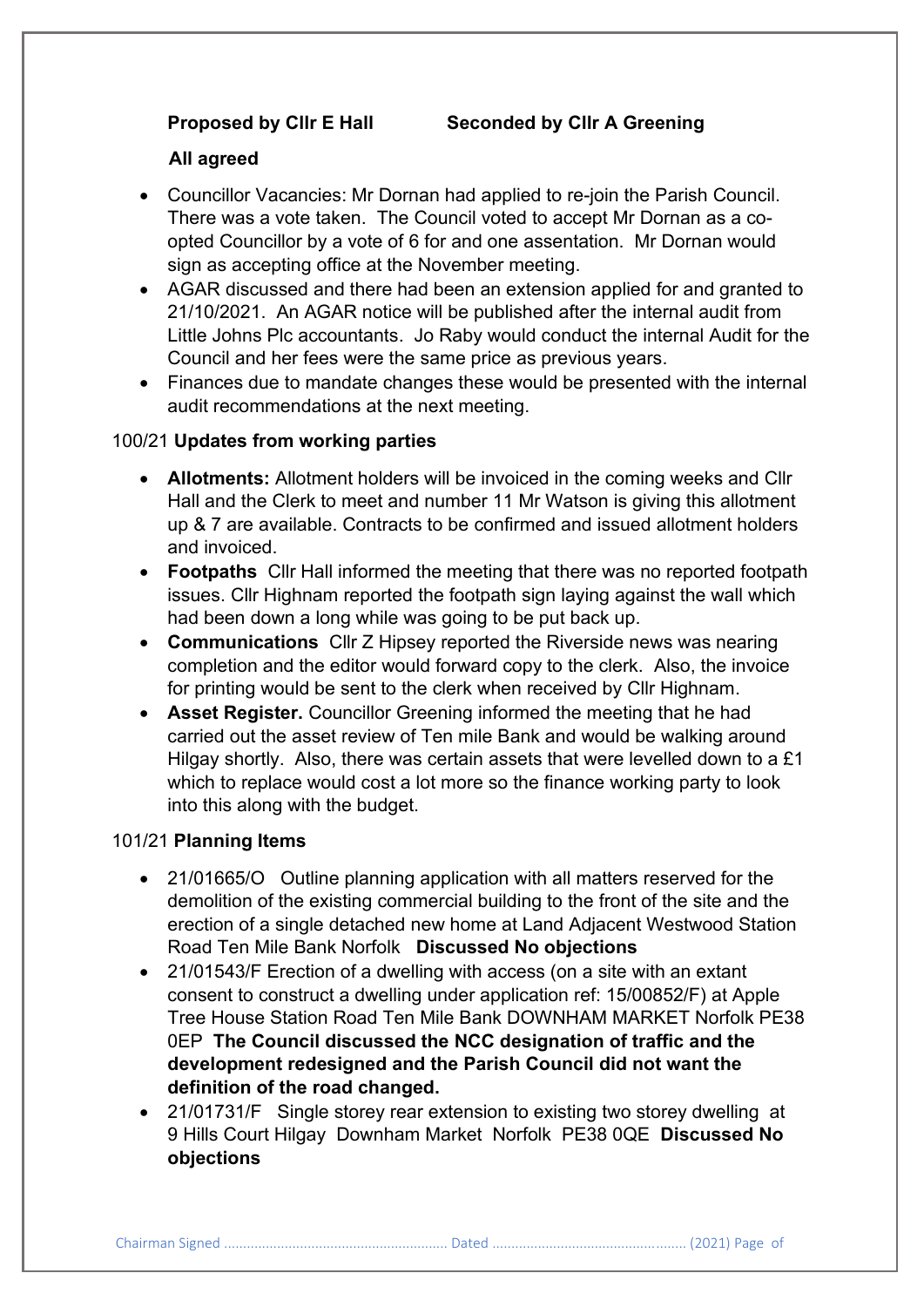## 102/21 **Finance**

• The Clerk informed the meeting there was no finance to approve as the mandate had been completed but the Clerk had not received confirmation or the means to place payments online. Councillors would receive update and the report from the internal auditor prior to the next meeting.

## 103/21 **Highways Issues**

• Councillor Highnam reported the pathway were the school children walked past the school, and the War memorial are prone to flooding. The Chairman informed the Council that the drain would be very expensive to repair after a site visit. Signage around the parish needed cleaning and foliage needed cutting back to make the safety signs visible. Boundary hedges are over grown and needed to be reported. The Clerk occasionally will place The Parish Council will write to those who do not adhere to the legislation. Notes for the area engineer and rangers visits both bridges require maintaining, Sandy lane pot holes, signs for Footpath Across A10 need to show people crossing to give clear indication to road users. Highways engineer visit to be booked by the Clerk.

## 104/21 **Village 5 Year Plan**.

This was presented by Cllr Highnam and was discussed by the Council at a previous meeting in June 2021.is a plan to show residents that the Parish Council is looking ahead and having the following themes included in the plan.

- Highlight areas for development and business construction on brown field sites, and also housing. To give an indication these areas might be supported by the Parish Council.
- Riverside bank and other areas within the parish made family friendly.
- Local nature trails / Conservation areas identified and supported by policies.
- Funding sort for assist with enabling echo village halls to prompt business use, and identify economic help for modern tech businesses in the parish. To prompt businesses working in the buildings supported by the Parish Council.
- Bus routes / Replace diesel buses with electric buses / EV charging sites within the Parish boundary.
- Campaign to change A10 speed limits.
- KPI
- Connect to outline villages and landowners via non .
- Long term plans for all public bodies to work together.
- Senior citizens need to be included in the planning for the empty flats what the housing association going forward. There are a colony of bats located and need assessment.

## 105/21 **Discuss concerns about Fairfield garage area in Hilgay**

• The owner has been given a vacation order and have the site clear by September 2022. To be kept on the agenda.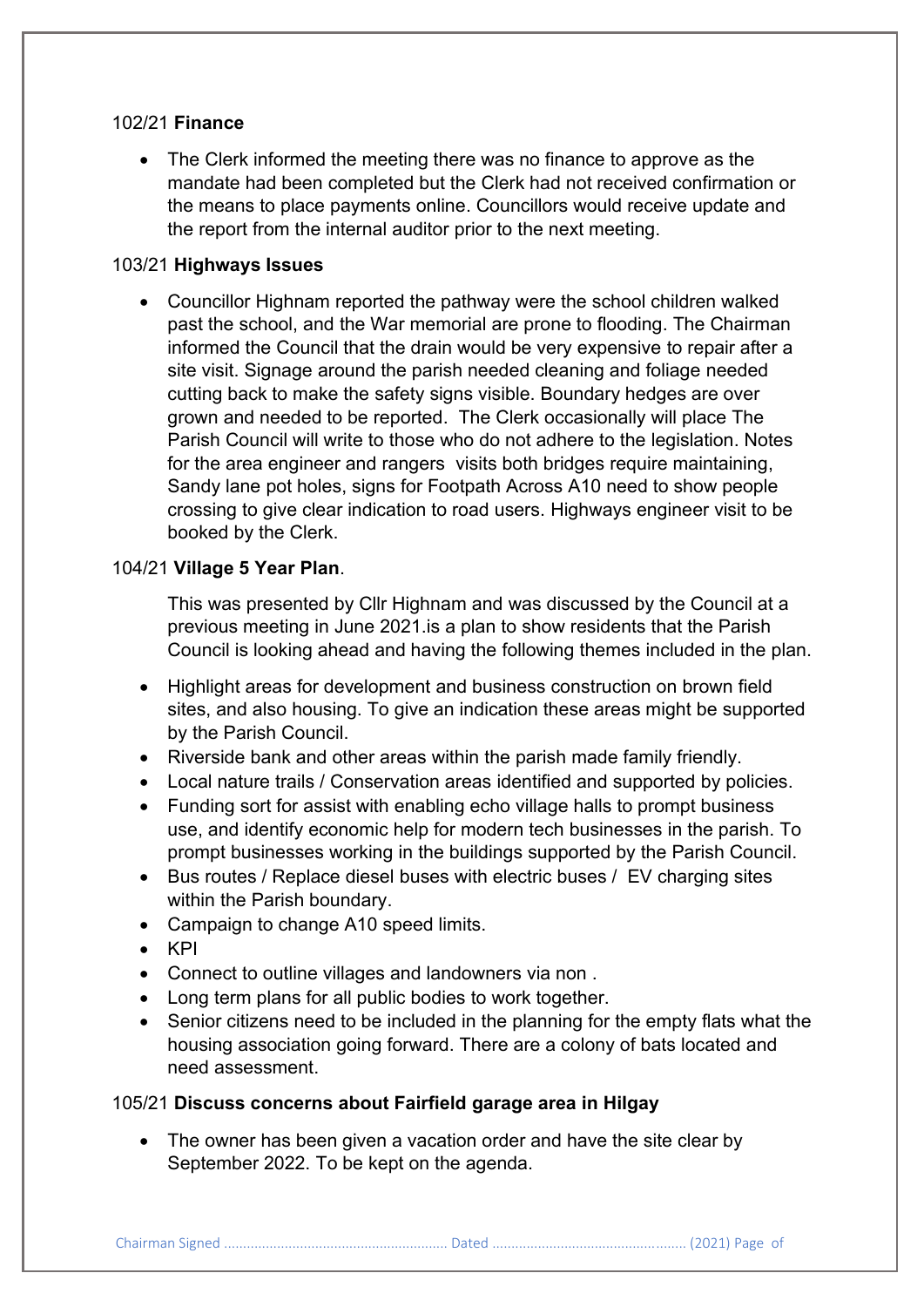# 106/21 **To discuss the pump house recycle bin rates.**

• A new bin has been placed and this was on site. Fly tipping is present. The Council want to raise the fee the Chairman to speak with Mr D Long.

# 107/21 **To discuss the Queens platinum jubilee**

• Councillor Highnam introduced the item which will take place at 9:15pm 2<sup>nd</sup> June 2022 a Thursday evening. 1500 beacons to be lit around the country. The Queens Pageant Master had been contacted to say Hilgay would like to take part. Councillor Carter suggested the area near the church yard in Hilgay might be appropriate. Councillor Greening to take a picture of the beacon at Littleport. Hilgay Silver band would like to play and a church choir if available with idea of a prom night theme. Councillor Bates volunteered to design the beacon.

# 108/21 **To discuss Christmas tree and Flower boxes on Hilgay Bridge**.

• Cllr Heatrick informed the meeting that the Christmas tree was ordered and would be delivered by Baytree GC first week in December 2021. There was discussion around the lights, Chairman to update the next meeting. Flowers for the boxes could be provided by Baytree GC but not the box holders for the bridges. Look at the possibility of businesses in the Parish could sponsor the boxes. Costings for three boxes to be brought back to the next meeting. There was the need to check with highways.

# 109/21 **To discuss Speed watch and data**

• Councillor P Carter said that he needed a android phone to retrieve the data from the speed watch panels. The Clerk to investigate if there was one available for this particular use.

## 109/21 **To discuss replacement of mobile phone.**

• Replacement needed the Clerk to bring back options to the next meeting. This was to include mobile app called horizon and the cost of a phone.

## 110/21 **To receive any Councillors' issues and/or village matters.**

- The Communications working party raised the item of a Facebook Calendar or Calendar from the Parish Council website linked to the Council Facebook page. The Clerk to investigate this.
- The Church Yard Building was discussed and there was an offer made by the Feoffees Charity. This will be put on the agenda for the next meeting.

# 111/21 **Agenda items**

- Potential Jobs for Rangers
- Speed watch and data phone
- Assets Register
- Cemetery Building
- Harvest Tractor damage

Chairman Signed ........................................................... Dated ................................................... (2021) Page of